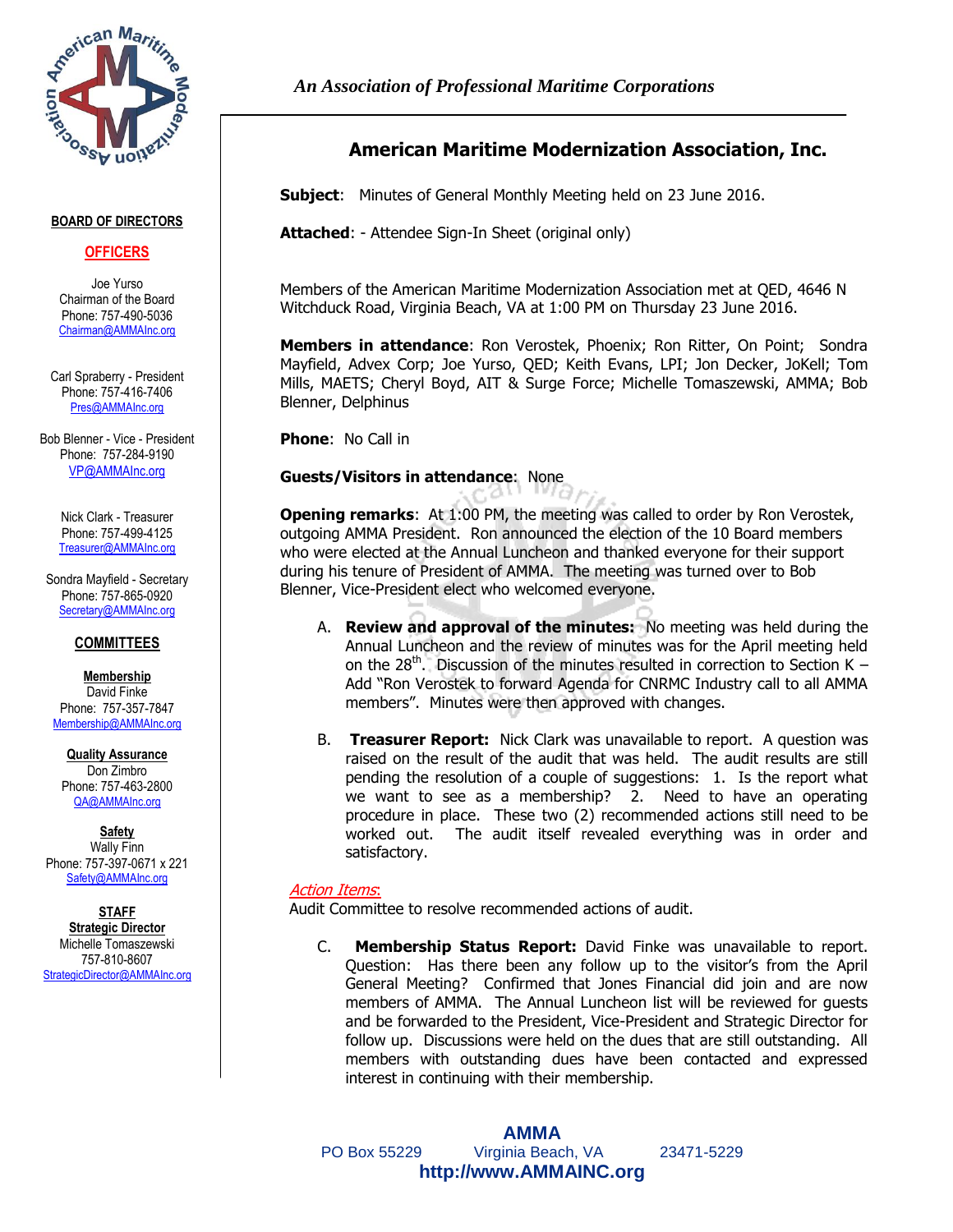# Action Item:

- Cheryl Boyd will provide list of guests from Annual Luncheon to President, Vice-President and Strategic Director for follow up.
	- D. **Association Website Report [\(http://www.ammainc.org\)](http://www.ammainc.org/):** Michelle Tomaszewski reported that the website had been updated with current members and emails for Board Members. Work is being done on profile information to make it exportable. New members to AMMA will get their "Welcome Package" along with their password for access to the website. Anyone needing their company password can contact Michelle Tomaszewski.

# Action Items

- E. **Quality Assurance Committee:** Don Zimbro was unavailable to report. Copies of the minutes from the meeting were provided for review. Meetings have been moved to LPI. AMMA will be represented at the SSRAC meeting being held in August in the following categories: Machinery/Quality, Environmental Health & Safety, Electrical/Electronics, Hull & Preservation, General, Piping & Boiler.
- F. **Safety/Training Committee:** Wally Finn was unavailable to report.

# Action Items:

Joe Yurso – Explore combining meetings with VSRA.

G. **Events:** Bob Blenner reported AMMA is already signed up for the FMMS being held in September, Event J. AMMA will subsidize the Wednesday luncheon and the same system used for the Annual Luncheon will be used for reservations. As the event gets closer a "Watch Bill" will be sent out for volunteers at the booth. The AMMA Social is being planned for Tuesday at Park Lane pending availability. Hand outs need to be ordered and a new member panel needs to be ordered. AMMA Placards for member companies to use at their booths is being checked for quantities available.

# Action Items:

Bob Blenner to order handouts and a new member panel for the display booth.

| Item | Date                         | Sponsor                        | Event                                                         | Location                           | Exhibit<br>Price                              | <b>Notes</b>         |
|------|------------------------------|--------------------------------|---------------------------------------------------------------|------------------------------------|-----------------------------------------------|----------------------|
|      | $12 - 14$<br>January<br>2016 | Surface<br>Navv<br>Association | 26 <sup>th</sup> National Surface<br>Association<br>Symposium | Hyatt Regency,<br>Crystal City, VA | $10' \times 10'$<br>\$4800,00 to<br>\$5400.00 | Exhibited in<br>2011 |

#### 2016 Events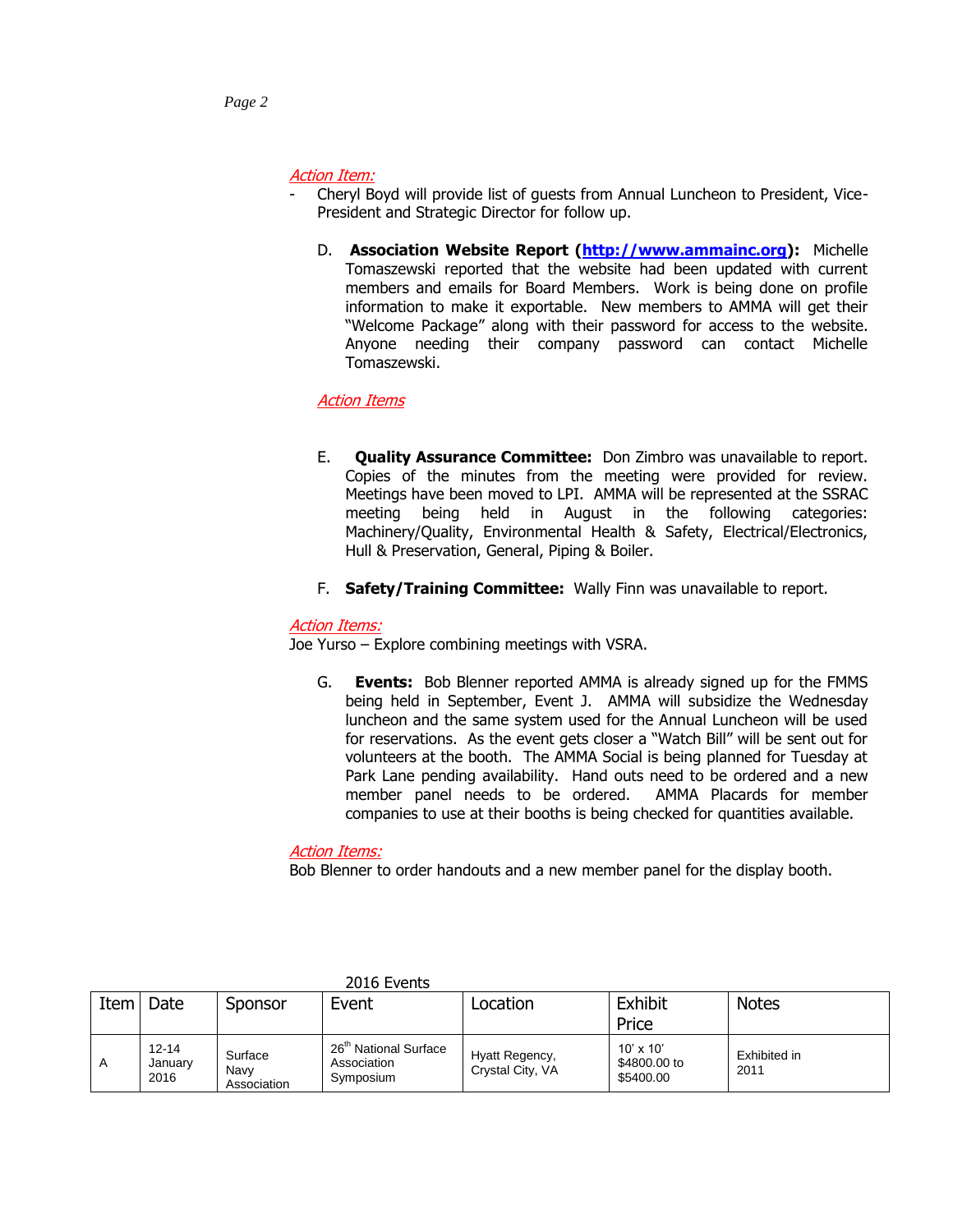| B            | $2 - 3$<br>Mar 2016            | <b>ASNE</b>            | ASNE Day 2016                                                  | Hyatt Regency,<br>Crystal City, VA                                        | <b>ASNE</b> provided<br>Complimentary<br>Booths since 2012 | Exhibited                                                                                      |
|--------------|--------------------------------|------------------------|----------------------------------------------------------------|---------------------------------------------------------------------------|------------------------------------------------------------|------------------------------------------------------------------------------------------------|
| C            | 12-14 April<br>2016            | Commercial             | <b>Workboat Maintenance</b><br>& Repair                        | Ernest N. Morial<br><b>Convention Center</b><br>New Orleans, LA           | \$23.00/sq ft                                              | $\blacksquare$                                                                                 |
| D            | 20-22 April<br>2016            | <b>AFCEA</b>           | <b>AFCEA Defensive</b><br><b>Cyber Operations</b><br>Symposium | Walter E. Washington<br><b>Convention Center</b><br>Washington, DC        |                                                            |                                                                                                |
| E            | 17-18 May<br>2016              | AFCEA/NDIA             | Joint Warfare<br>Symposium                                     | Chesapeake Conference<br>Center<br>Chesapeake, VA                         | No information<br>available                                | Exhibited once at a larger<br>venue                                                            |
| F            | 25 - 26 May<br>2016            | <b>ASNE</b>            | <b>Advanced Machinery</b><br>Technology<br>Symposium 2016      | <b>Villanova University</b><br><b>Connelly Center</b><br>Philadelphia, PA | $10' \times 6'$ Small<br>Business rate @<br>\$1,750.00     | Power systems<br>For future<br>Navy Ships                                                      |
| G            | 8-9 June<br>2016               | ASNE/<br><b>NSWCCD</b> | Multi-Agency Craft<br>Conference (MACC)<br>2016                | <b>USCG Yard.</b><br>Baltimore, MD                                        | Tent Booth (1<br>Space) - Member<br>2,250.00               | Exhibited in<br>2008                                                                           |
| H            | 21-23 June<br>2016             | <b>ASNE</b>            | Mega Rust 2016:<br>U.S. Navy Corrosion<br>Conference           | San Diego, CA<br>(venue TBD)                                              | <b>ASNE</b><br>provided<br>complimentary<br>booth in 2015  | Exhibited in<br>2015                                                                           |
| $\mathbf{I}$ | $7 - 8$<br>September<br>2016   | <b>AFCEA</b>           | Intelligence & National<br>Security Summit 2016                | Walter E. Washington<br><b>Convention Center</b><br>Washington, DC        | \$3,400 per 10' x 10                                       |                                                                                                |
| J            | $12 - 15$<br>Sept 2016         | <b>ASNE</b>            | Fleet Maintenance &<br>Modernization<br>Symposium (FMMS)       | Hampton Roads<br><b>Convention Center</b><br>Hampton, VA                  | Peripherals only:<br>Non profits are free                  | Registered                                                                                     |
| Κ            | <b>TBD</b><br>November<br>2016 | <b>ASNE</b>            | Launch and Recovery<br>Symposium 2016                          | Washington<br>DC/Baltimore/Annapolis<br>Metro Area                        | No information<br>Available                                | Launch, Recovery and<br>Operations of Manned<br>And Unmanned Vehicles<br>from Marine Platforms |
| L            | $30$ Nov $-$<br>2 Dec 2016     | Commercial             | International Workboat<br><b>Show 2016</b>                     | Ernest N. Morial<br><b>Convention Center</b><br>New Orleans, LA           |                                                            |                                                                                                |

- H. **Strategic Director Report:** Michelle Tomaszewski reported the following:
- **-** Fiber Optics- needs one more equipment list then will be ready to submit.
- **-** Facebook page is being established for AMMA. Any event that a member company is having can be posted and shared on this page. A training seminar for Facebook is being planned and will be about 3 hours.